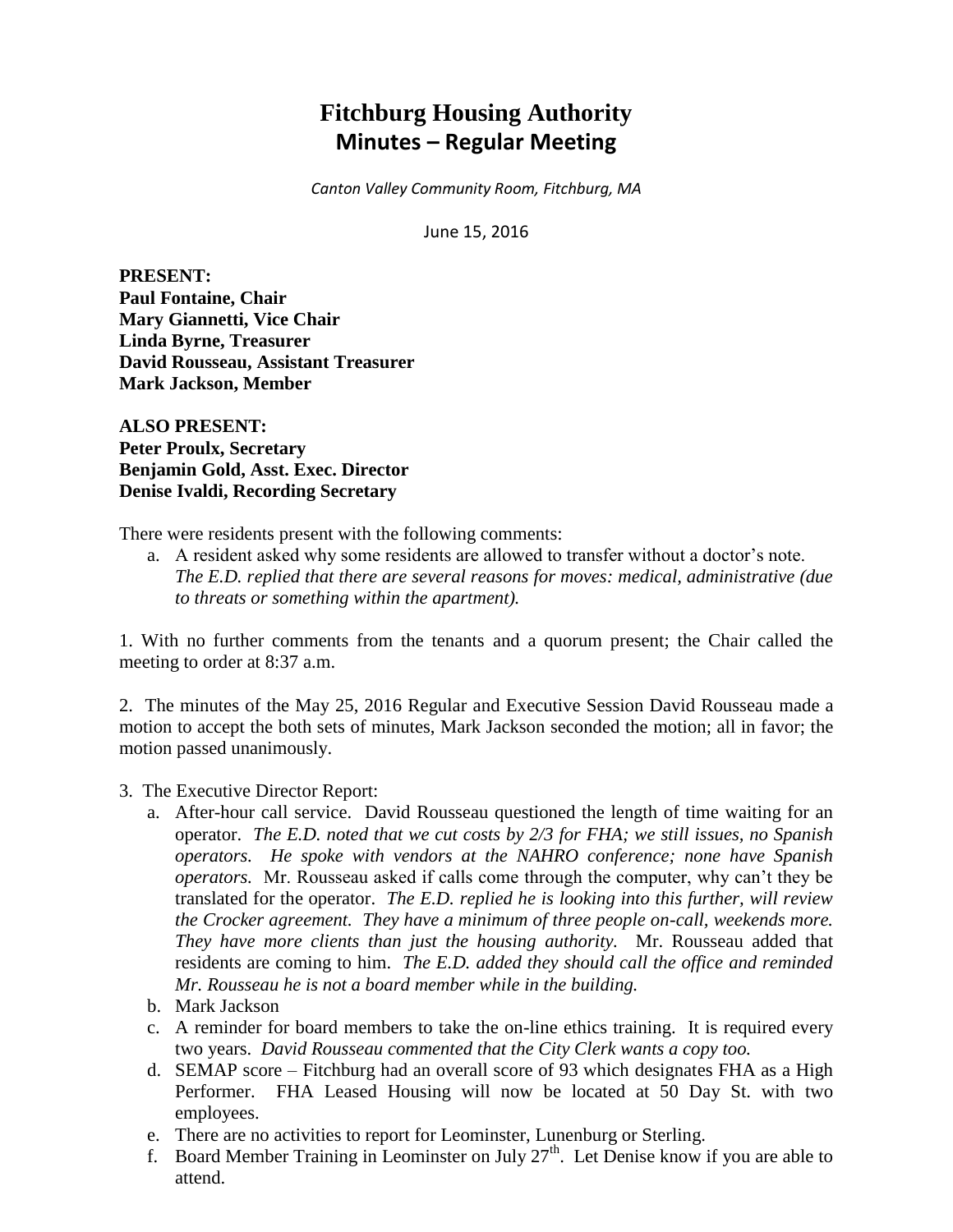4. Financial Report – April Statement:

a. Page F3 – Reserves were at 15.64%; dropped a little.

b. Page F4 – Expense side: \$7,000 over for maintenance; \$36,000 over for employee benefits.

No acceptance for the financials until next meeting; not included in board packet.

- 5. Facilities Report:
	- a. Work orders Of the 238 work orders, 172 were completed within 24 hours. There were six move-outs.
	- b. Locks/Camera project waiting on final recommendation from architect.
	- c. Green Acres roof project is in close-out phase.
	- d. Durkin Community Room extension change in scope of work. Waiting for new specs.
	- e. Daniel Heights Siding, Decks and Railing out to bid today.
	- f. Green Acres vacant unit renovations still waiting for DHCD to assign architect.
	- g. Daniel Heights laundry room doors site inspected by architect; waiting on specs.
	- h. Wallace patio ramp meeting held with DHCD and engineer, waiting on plans.
	- i. Wallace door opener architect inspected on 5/17/16.

David Rousseau made the following comments after the Facilities Report was presented:

- The Durkin door opener is in the wrong place, opens into the person.
- Great job on the floors at Durkin. No one is doing other pick-ups around the building (leaves, etc.).
- Maintenance at Wallace is short by one, maintenance from Durkin working there, leaving Durkin short. Why?

The E.D. replied that it changes every day.

Paul Fontaine asked the board to be careful. We are commissioners, not advocates for one property. It is difficult at time with multiple complexes.

Mary Giannetti asked about the HILAPP at Green Acres. The Executive Director noted it was just discussed with DHCD yesterday. The Green Acres HILAPP project is the only one with tax credits. They are no longer available, we are working through it.

David Rousseau asked the status of selling the 705s. The Executive Director replied that DHCD is supposed to get back to Peter. The board may need to make phone calls. He is working on a proposed letter to DHCD; the Chair requested a draft be sent to him, as well as to Mayor DiNatale.

## 6. State Housing Report:

- a. 95.35% overall occupancy.
- b. Completed AUP (Agreed Upon Procedures) Audit. There were a number of items, most we were aware of.
- c. We are working on a marketing program.
- d. We are looking at each complex, parking issues.
- e. We are working toward 98% occupancy.